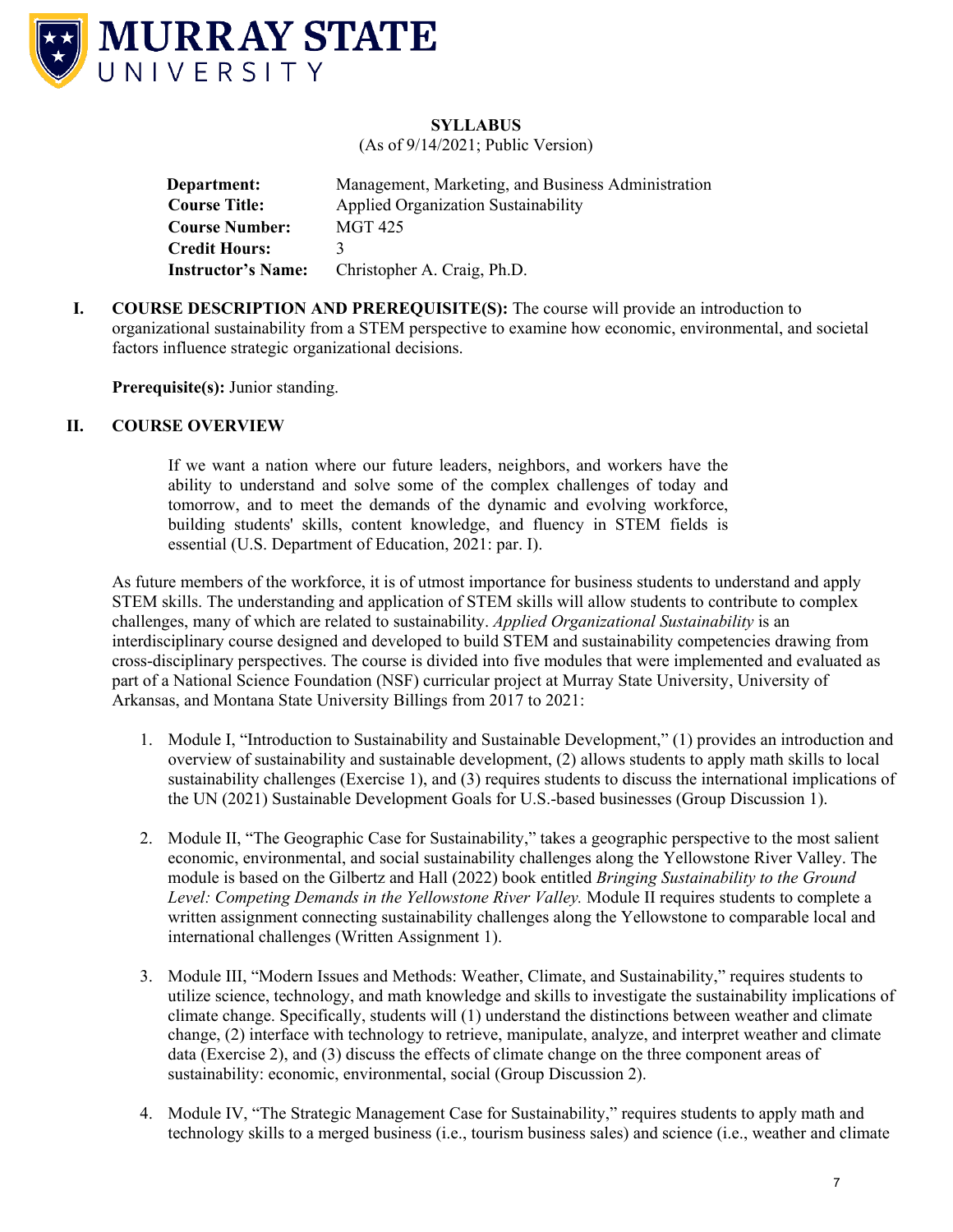data; Exercise 3) dataset to answer strategic management discussion questions from the Craig et al. (2019) case (Case 1 Discussion Questions).

5. Module V, "The Management and Policy Case for Sustainability," was developed based on one of the most salient sustainability-related challenges to the American West: Wildfire. The Craig (2019) case and accompanying documentary by the History Channel (2000)—*Escape: Fire on Mann Gulch—* about wildfire management requires students to apply environmental engineering knowledge and skills to answer discussion questions about wildland fire management and policy from a communicative perspective (Case 2 Discussion Questions).

## **III. COURSE OBJECTIVES:**

The student will be able to

- A. demonstrate an in-depth understanding of the economic, environmental, and social components of sustainability using STEM-based evidence;
- B. understand ways in which organizations address issues related to current economic, environmental, and social conditions;
- C. explain how the natural environment influences organizations using an applied approach; and
- D. utilize qualitative and quantitative techniques to address sustainability issues.

#### **IV. CONTENT OUTLINE:**

- A. Introduction to sustainable development
- B. Modern issues and research methods
- C. Sustainable management
- D. Sustainability in a global environment
- **E.** Developing effective organizational strategy and policy
- **V. INSTRUCTIONAL ACTIVITIES:** This course will utilize a combination of instructional activities including student learning through academic and practitioner-based readings and resources; instructor-to-student learning through presentations and discussions; peer-to-peer learning through small group collaboration; and experiential learning through applied case studies and student research.

## **VI. TEXT(S) AND RESOURCES:**

Gilbertz, S.J. and D. M. Hall. (2022, in production). *Bringing sustainability to the ground Level: Competing demands in the Yellowstone River Valley.* Foreword by Hoffman, AJ. New York: Business Expert Press.

Additional academic readings, practitioner readings, case studies, and other relevant resources (e.g., videos) will be provided by the instructor. Readings, assignments, and other materials will be accessible via MSU Canvas (https://murraystate.instructure.com/login).

#### **VII. EVALUATION AND GRADING PROCEDURES:**

- A. Quizzes / Exams
- B. Applied Exercises
- C. Written Assignments
- D. Participation (Groups / Discussions)

#### **Grading Scale:**

100%-90% - A 89% - 80% - B 79% - 70% - C  $69\% - 60\% - D$ 59% - 0% - E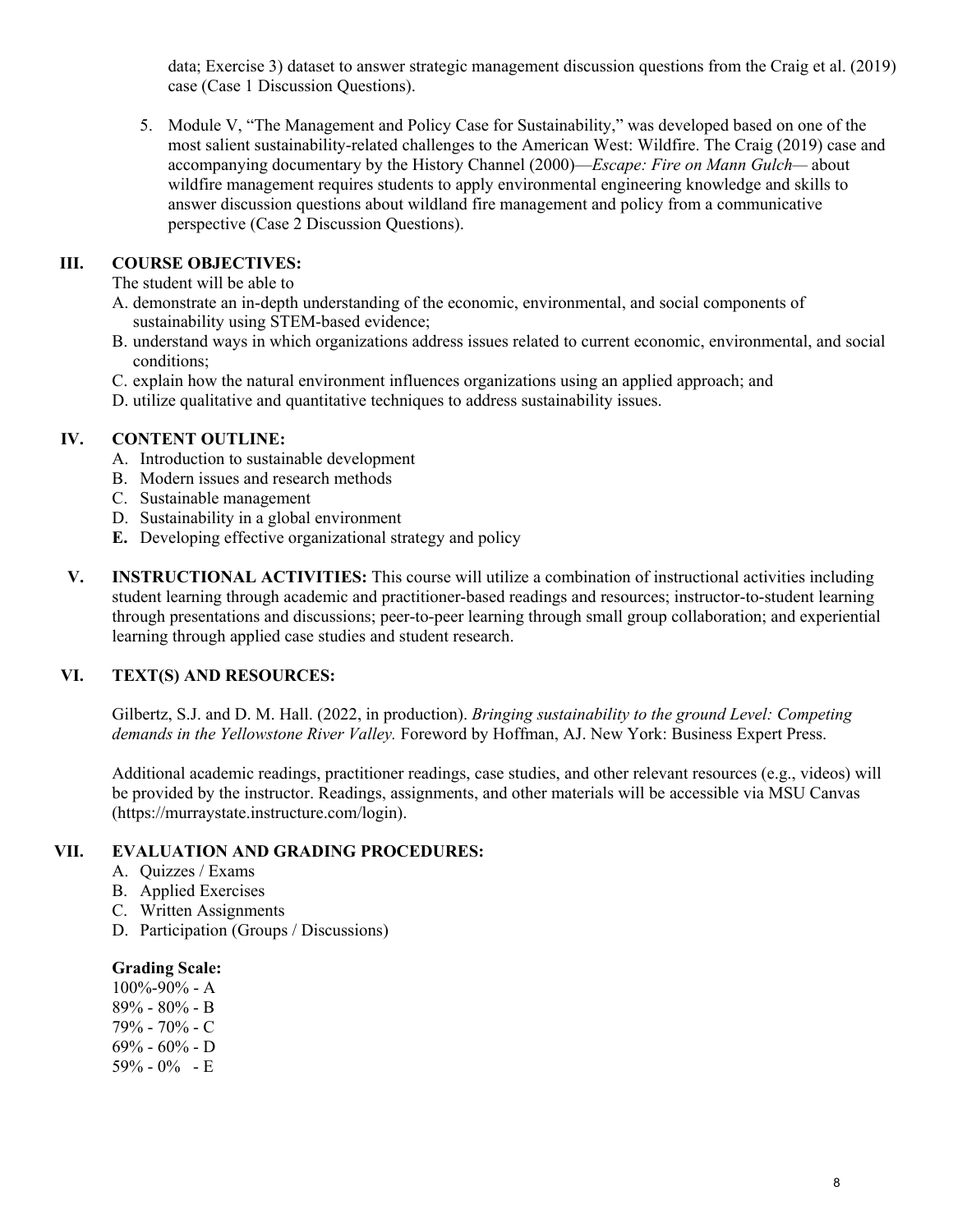## **VIII. ASSIGNMENT VALUES AND DESCRIPTIONS (250 Points Total):**

- **A. Quizzes (90 points)**: There will be nine quizzes over readings and materials that will be posted to MSU Canvas. Each quiz will consist of five multiple-choice questions worth two points each (10 points). All quizzes are open-note and you will have three minutes to complete each question (15 minutes total). Please be sure to read the required materials and take notes prior to taking quizzes to ensure success. Quizzes will require the use of the Respondus Lockdown Browser + Webcam online proctoring services.
- **B. Exercises and Quizzes (30 points):** There will be three quantitative, applied exercises that you will complete during the semester. Once you complete the exercise, you will then take a five-question multiple choice quiz (two points each, 10 points total) answering questions based on your completed exercise. You will only be given three minutes per question to take the quizzes, so it is crucial that you complete the exercise prior to starting the quiz. The quizzes which will require the use of Respondus Lockdown Browser + Webcam online proctoring services.
- **C. Case Studies (90 points)**: You will complete two case studies during the semester. It is imperative that you complete any associated readings, exercises, or videos prior to completing the written discussion questions to ensure that you are prepared. You will cover cases about sustainability as it relates to: (1) tourism and strategic management (40 points), and (2) wildfire management and policy (50 points). Theoretical and quantitative approaches will be utilized to complete the cases.
- **D. Written Assignment: Local and International Sustainability Connections (20 points):** You will explore the case for sustainability along the iconic Yellowstone River during Module 2. Concluding this module, you will conduct research in order to: (1) locate a Kentucky specific environmental issue, (2) locate an international environmental issue, (3) discuss how the issues are related to sustainability, and (4) compare and contrast the issues with sustainability issues along the Yellowstone River.
- **E. Group Discussions (20 points):** You will work within small groups to complete exercises (e.g., short assignments, discussions) pertaining to course content. Group collaboration will be conducted in an online setting via MSU Canvas. Group assignments are meant to be thought-provoking and collaborative. Thus, the minimum expectation to get full credit (10 points) for each discussion is to make an initial post by Wednesday 11:59pm and respond to a group member's post by Sunday 11:59pm.
- **F. Extra Credit**: There will be one extra credit opportunity during the semester, a 20-question comprehensive extra credit exam over all of the readings covered during the course. You will have three minutes per question (60 minutes total), and each question is worth .5 extra points (up to 10 points total).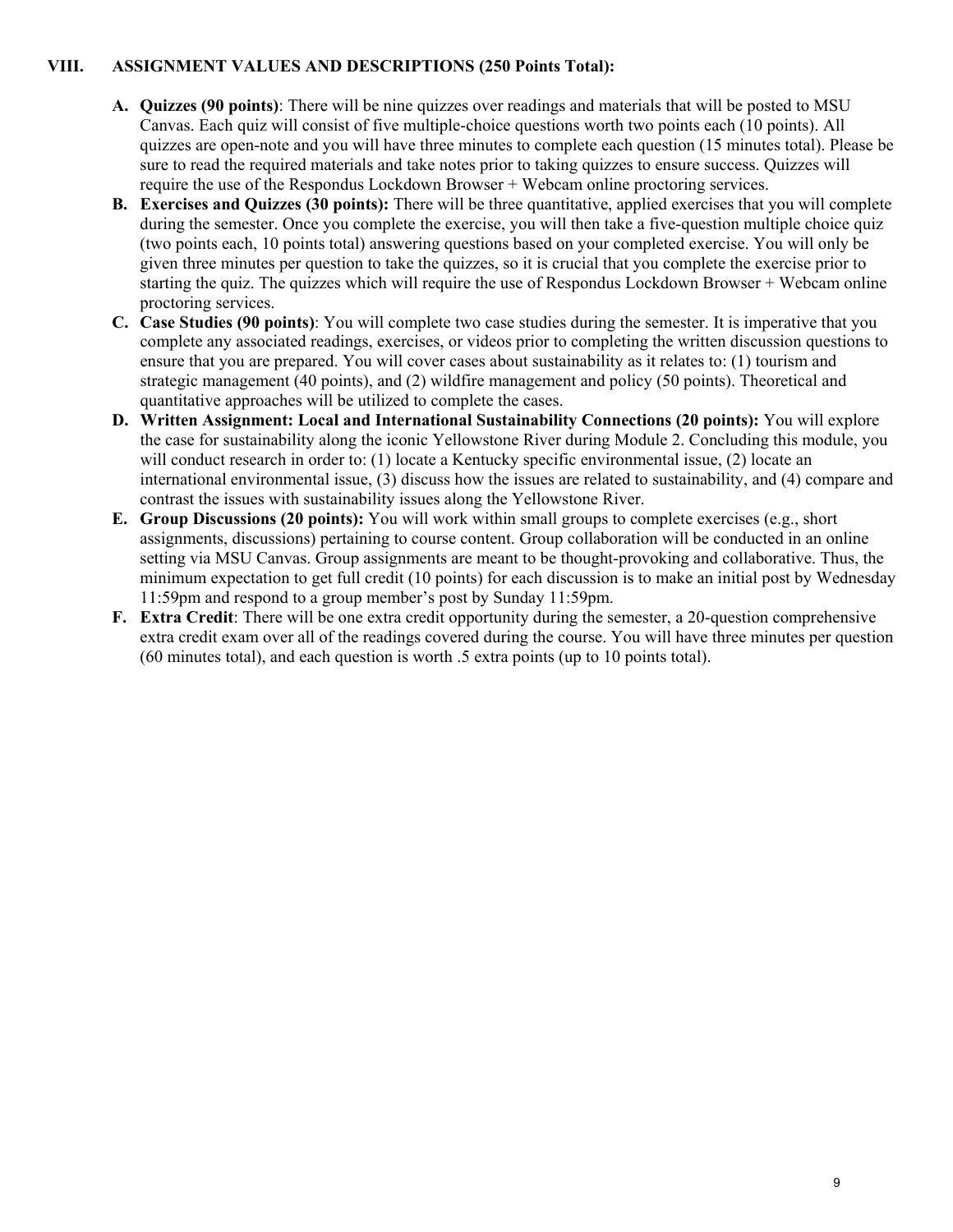# **IX. TENTATIVE SCHEDULE**

\*Subject to change.

| Week                                                    | <b>Topic</b><br><b>Date</b>                                                                                                                                        | <b>Readings</b>                                                                                         | <b>Assignment</b>                                                                                                                                                                                                       |  |  |
|---------------------------------------------------------|--------------------------------------------------------------------------------------------------------------------------------------------------------------------|---------------------------------------------------------------------------------------------------------|-------------------------------------------------------------------------------------------------------------------------------------------------------------------------------------------------------------------------|--|--|
|                                                         | Module 1: Introduction to Sustainability and Sustainable Development                                                                                               |                                                                                                         |                                                                                                                                                                                                                         |  |  |
| $\mathbf{1}$                                            | Introduction to Sustainability and<br>Sustainable Development                                                                                                      | Theis and Tomkin<br>$(2015)$ Chapter 1<br>(Intro to<br>Sustainability)                                  | Reading Quiz 1 (due Sunday 11:59pm)<br>[10 points]                                                                                                                                                                      |  |  |
| $\overline{2}$                                          | Problem-Solving, Metrics, and<br>Tools for Sustainability                                                                                                          | Theis and Tomkin<br>$(2015)$ : Chapter 9<br>(through Section<br>9.3.1.10<br>Exercise 1 (via<br>Canvas)  | Exercise and Quiz 1: Sustainability<br>Metrics (due Sunday 11:59pm) [10<br>points]                                                                                                                                      |  |  |
| 3                                                       | <b>Applying What You Learned</b><br>Sustainability in a Global<br>Environment: Sustainable<br>Development Goals                                                    | UN (2021):<br>Sustainable<br>Developmental<br>Goals Report (pages<br>8-25 for overview)                 | Group Discussion 1: Sustainability in a<br>Global Environment (due Wednesday<br>11:59pm and Sunday 11:59pm) [10<br>points]                                                                                              |  |  |
| <b>Module 2: The Geographic Case for Sustainability</b> |                                                                                                                                                                    |                                                                                                         |                                                                                                                                                                                                                         |  |  |
| $\overline{4}$                                          | Introduction to the Yellowstone<br>River Valley and Economic<br><b>Sustainability Concerns</b>                                                                     | Gilbertz and Hall<br>$(2022)$ , Chapters 1<br>and 2                                                     | Reading Quiz 2 (due Sunday 11:59pm)<br>[10 points]                                                                                                                                                                      |  |  |
| 5                                                       | Yellowstone River Valley<br><b>Environmental and Social</b><br><b>Sustainability Concerns</b>                                                                      | Gilbertz and Hall<br>$(2022)$ : Chapters 3<br>and 4                                                     | Reading Quiz 3 (due Sunday 11:59pm)<br>[10 points]                                                                                                                                                                      |  |  |
| 6                                                       | Sustainability Complexities and<br><b>Community Engagement</b><br><b>Applying What You Learned</b><br>Local and International<br>Sustainability Connections to the | Gilbertz and Hall<br>$(2022)$ : Chapters 5<br>and 6                                                     | Written Assignment 1: Local and<br>International Sustainability Connections<br>(due Sunday $11:59$ pm) [20 points]                                                                                                      |  |  |
|                                                         | Yellowstone River<br>Module 3: Modern Issues and Methods: Weather, Climate Change, and Sustainability                                                              |                                                                                                         |                                                                                                                                                                                                                         |  |  |
| 7                                                       | Weather, Climate Change, and                                                                                                                                       | Schmittner (nd):                                                                                        | Reading Quiz 4 (due Sunday 11:59pm)                                                                                                                                                                                     |  |  |
|                                                         | <b>Observational Data</b>                                                                                                                                          | Chapter 1 (access<br>online; Weather)<br>Schmittner (nd):<br>Chapter 2 (access<br>online; Observations) | $[10 \text{ points}]$                                                                                                                                                                                                   |  |  |
| 8                                                       | How to Retrieve, Manipulate, and<br>Analyze Weather and Climate Data                                                                                               | Exercise 2 (via<br>Canvas)                                                                              | Exercise and Quiz 2: Data Analysis (due<br>Sunday 11:59pm) [10 points]                                                                                                                                                  |  |  |
| 9                                                       | <b>Applying What You Learned</b><br>How Does Climate Change Impact<br>the Three Pillars of Sustainability:<br>Economics, Environment, Society?                     | Reidmiller et al.<br>$(2018)$ : 4 <sup>th</sup> National<br><b>Climate Assessment</b>                   | Reading Quiz 5 (due Sunday 11:59pm)<br>[10 points]<br>Group Discussion 2: Reidmiller et al.<br>$(2018)$ : 4 <sup>th</sup> National Climate Assessment<br>(posts due Wednesday 11:59pm and<br>Sunday 11:59p) [10 points] |  |  |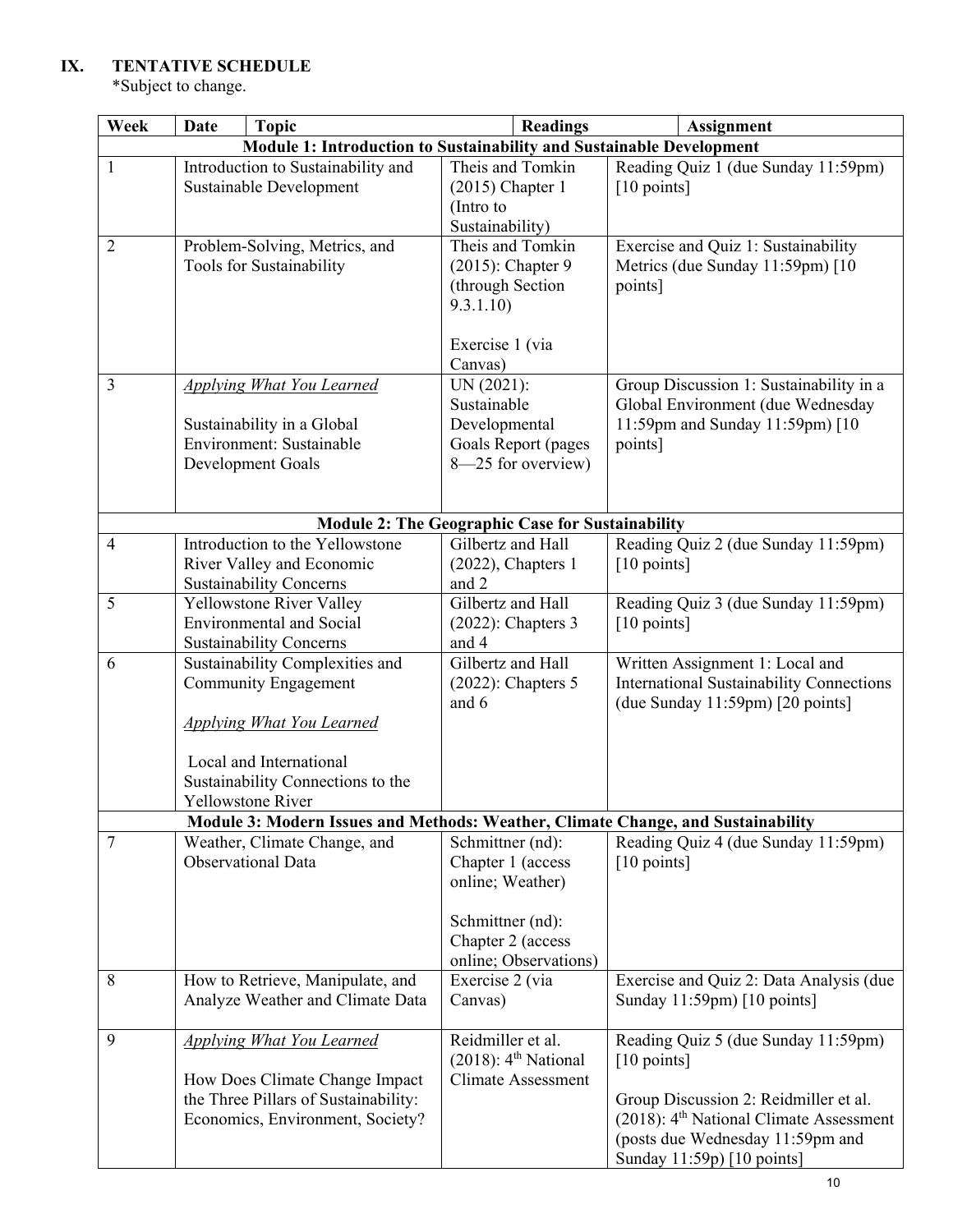|               | <b>Module 4: The Strategic Management Case for Sustainability</b> |                           |                                                              |  |  |
|---------------|-------------------------------------------------------------------|---------------------------|--------------------------------------------------------------|--|--|
| 10            | Understanding Camping and                                         | Ma, Craig, and Feng       | Reading Quiz 6 (due Sunday 11:59pm)                          |  |  |
|               | Tourism Climate Resources                                         | (2020)                    | [10 points]                                                  |  |  |
| 11            | Analyzing Weather, Climate, and                                   | Exercise 3 (via           | Exercise and Quiz 3: wSWOT (due                              |  |  |
|               | Camping Tourism Data                                              | Canvas)                   | 11:59pm) [10 points]                                         |  |  |
|               |                                                                   |                           |                                                              |  |  |
|               |                                                                   | Craig et al. (2019):      |                                                              |  |  |
|               |                                                                   | wSWOT Case Study          |                                                              |  |  |
|               |                                                                   |                           |                                                              |  |  |
| 12            | <b>Applying What You Learned</b>                                  | Craig et al. (2019):      | Case I Discussion Questions (due                             |  |  |
|               |                                                                   | wSWOT Case Study          | Sunday 11:59p) [40 points]                                   |  |  |
|               | Applying the wSWOT Framework                                      |                           |                                                              |  |  |
|               | to Managerial Decisions:                                          |                           |                                                              |  |  |
|               | <b>Environmental and Economic</b>                                 |                           |                                                              |  |  |
|               | Sustainability                                                    |                           |                                                              |  |  |
|               | Module 5: The Management and Policy Case for Sustainability       |                           |                                                              |  |  |
| 13            | Sustainability and Natural<br><b>Resources: Natural Resource</b>  | Bergmann et al.<br>(2016) | Reading Quiz 7 (due Sunday 11:59pm)                          |  |  |
|               |                                                                   |                           | [10 points]                                                  |  |  |
| 14            | Dependence Theory (NRDT)<br>Discursive Closures: A Roadblock      |                           |                                                              |  |  |
|               | to Social Sustainability Concerns?                                | Thackaberry (2004)        | Reading Quiz 8 (due Sunday 11:59pm)<br>$[10 \text{ points}]$ |  |  |
|               |                                                                   | Discursive Closure        |                                                              |  |  |
|               |                                                                   | Lecture Notes             |                                                              |  |  |
| 15            | Managing Wildfire Disasters:                                      | Craig (2019)              | Reading Quiz 9 (due Sunday 11:59pm)                          |  |  |
|               | Applying Science, Engineering,                                    | Wildfire                  | [10 points]                                                  |  |  |
|               | Communication, and Management                                     | Management Case           |                                                              |  |  |
|               |                                                                   | Study                     |                                                              |  |  |
|               | "Escape: Fire on Mann Gulch"                                      |                           |                                                              |  |  |
|               | (History Channel, 2020)                                           | <b>History Channel</b>    |                                                              |  |  |
|               |                                                                   | (2000) Documentary        |                                                              |  |  |
|               |                                                                   |                           |                                                              |  |  |
| 16            | <b>Applying What You Learned</b>                                  | Craig (2019)              | Case 2 Discussion Questions (due                             |  |  |
|               |                                                                   | Wildfire                  | Friday 11:59pm) [50 points]                                  |  |  |
|               | Implications for Economic,                                        | Management Case           |                                                              |  |  |
|               | Environmental, and Social                                         | Study                     | Extra Credit Exam (due Friday                                |  |  |
|               | Sustainability                                                    |                           | $11:59$ pm) [up to 10 extra points]                          |  |  |
|               |                                                                   |                           |                                                              |  |  |
|               | Comprehensive Extra Credit Exam                                   |                           |                                                              |  |  |
|               | <b>Over Readings</b>                                              |                           |                                                              |  |  |
| <b>FINALS</b> | <b>Finals Week and Commencement</b>                               |                           |                                                              |  |  |
|               |                                                                   |                           |                                                              |  |  |